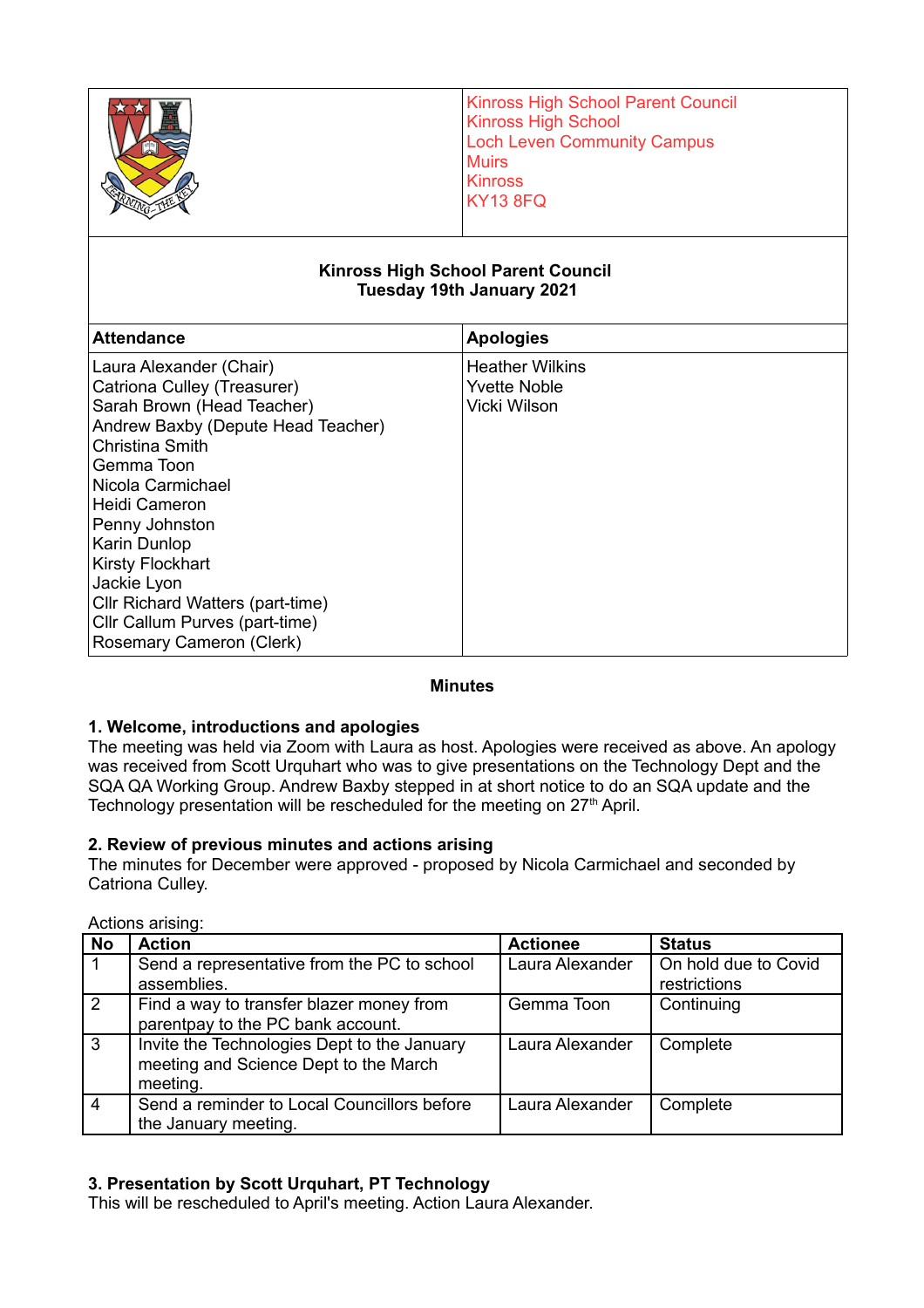# **4. Presentation on SQA QA Working Group by Andrew Baxby**

This presentation was based on the SQA update of 12th January which is available on the SQA website.

The National Qualifications 2021 Group is looking at an alternative certification model and extending the date for submitting provisional results.

January priorities are to concentrate on teaching rather than assessments.

Subject specific guidance will be issued by the SQA by the end of January.

Higher and Advanced Higher certification will be co-created, moderated and teacher assessed. There will be no diet of prelims.

Teachers will need to be flexible and aware of different pupil experiences of home schooling. There will need to be a period of consolidation on the return of pupils to school.

Ongoing assessment is not new - it happens every year. The final assessment will be based on the level attained by the end of the year.

Provisional grades are not the same as UCAS predictions - the latter are not based on as much evidence as they have to be done in November and so the Provisional Grades are more accurate. There is a possibility of the year being extended to June which is a concern.

The question was asked about why SQA are not assessing dissertations or portfolios. This was a decision made by SQA, not the school.

Parents raised concerns about how to motivate their children and the problem of a lack of the shock factor which can encourage a child to do better after a poor prelim result. Parent evenings are still happening online and parents will get tracking reports which show the current working grade. The school puts out guidance on how to interpret these tracking reports.

If parents have concerns they can contact the house pupil support team.

. The Parent Council asked Mr Baxby to pass on a formal message of appreciation to all the staff for their hard work in these very difficult times.

# **5. Head Teacher's Report**

## **Staffing**

Mrs Milne (Drama) and Mr Chen (Mandarin) are leaving.

Chemistry interviews have taken place and there is an excellent candidate the school hope to appoint.

There are strong candidates for the 0.6 FTE PT Pupil Support post.

The process of recruiting for a 1 FTE Drama teacher has started.

The 0.6 FTE Mandarin vacancy will be covered in-house for the rest of this year and the school is looking for a probationer for next academic year.

Pupil support absence has now been resolved.

The additional staff for Covid cover is currently 2 FTE teachers which is not enough – when the pupils are all in school 7 additional teachers are required just to ensure that we comply with Covid regulations. This means that extra duties are falling onto other teachers. **Covid**

The school is now closed until 15th February at the earliest. This will be reviewed by the Scottish Government on 2nd February and there will possibly be a phased return when it happens. Most pupils are using google classrooms, following the timetable and there is some live interaction. Key worker pupils are attending the hub at the school and accessing google classrooms there. (Maximum of 5% of pupils.) Enhanced protection measures have been put in place for them. Pupils needing additional support have been identified by their house teams or were already receiving additional support. Running the hub requires 5 extra teachers in addition to the 2 teachers provided for additional covid cover and so this impacts on the online learning those teachers would otherwise be providing.

Feedback has been more positive than the first lockdown and pupil engagement is higher. The structure of home learning since Christmas is working but has raised questions - should all pupils be on the same timetable as regards timing, since this affects households with pupils in different years, and should more breaks from the screen be built in?

IT problems for those at home are dealt with on an individual basis.

There has been a live event for parents - 'Supporting your child online' and the next one will be on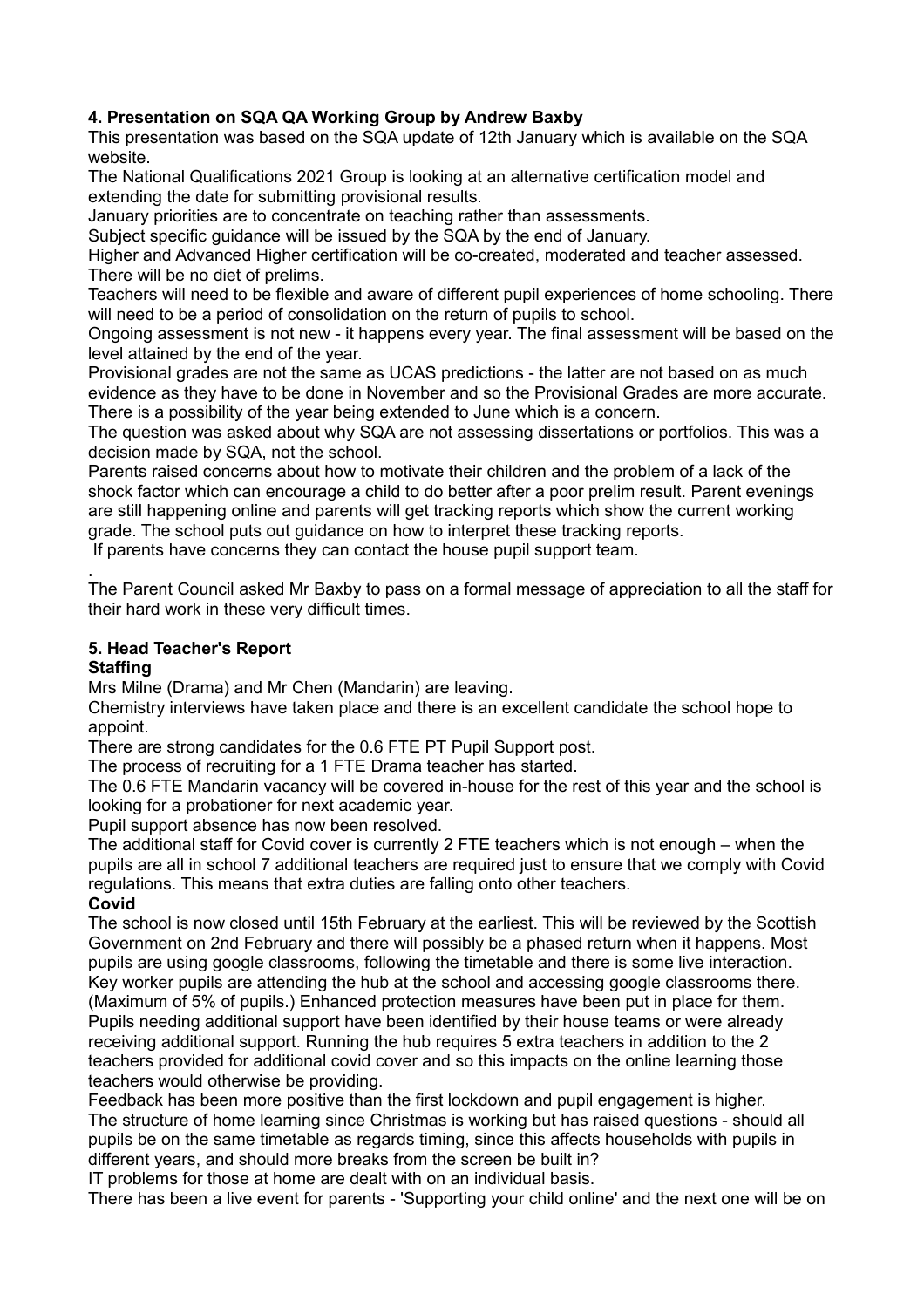## the SQA.

A partial S1 parent contact evening and a full S2 evening have been held using Microsoft Teams where the staff were in the school. Further parent evenings have been postponed to allow arrangements to be made for staff to do it from home. It is hoped to announce new dates soon.

## **Planning for Next Year**

Some of the changes made for Covid have proved popular and so the school is considering whether or not to keep them. Input from the Parent Council is welcome - see item 10. Examples of popular changes are the new timetable and the staggered breaks. Also the S1 day for pupils coming up from primary school.

## **6. Update from Local Councillors**

This year's budget will be for 1 year instead of the usual 3 years and it will be limited to updating assumptions and minor changes - there are no proposals for big cuts anticipated - however the councillors have not seen the final proposals.

The Parent Council expressed concern over staffing levels at the school during the pandemic there are not enough extra teachers for the hub currently, or to allow staff to ensure Covid compliance, provide face to face teaching and support pupils self isolating when all pupils are allowed to return to school. In addition, staff will have to carry out additional assessment tasks to replace the SQA

exams in the summer. The councillors were asked had the council been given extra funding and the answer was no. There was some extra money at the beginning of the pandemic but there are no continuing extra funds for schools. Councillor Purves agreed to feed back concerns about staff doing 3 jobs - the hub, online learning and SQA assessment - to the Lifelong Learning Group which was meeting on 20th January. Staff absences due to self-isolation is also putting pressure on the school. Scotland's Clinical Director Jason Leitch has stated that there will be no priority given to teachers for the vaccine. Mrs Brown stated that teachers would welcome vaccination - it would reduce anxiety as well as Covid.

Guidance on who qualifies as a key worker is quite strict but the school does have some flexibility over which pupils attend the hub.

The number of cases of Covid in the school catchment area has decreased from the levels pre-Christmas.

# **7. Fundraising**

On hold due to Covid restrictions.

## **8. Blazer Sales Update**

No change from last month.

## **9. Finance Update**

Blazer account - £8026.45 with an invoice of £1215.50 outstanding and money due to come into the account from parentpay.

General account - £2249.80.

A decision on how much funds we can release to the school has been deferred to the March meeting.

# **10. Planning**

Include a discussion on planning for the next school year in the March meeting. Action Rosemary Cameron

# **11. AOB**

Anyone interested in the GTC meeting on 8th February please contact Laura Alexander. The issue of the April ski trip was raised. Unfortunately we have to wait until nearer the time to see if it will go ahead. If cancelled there will be full refunds covered by the insurance as it was booked before Covid.

Date of next meeting: **Tuesday 2nd March**